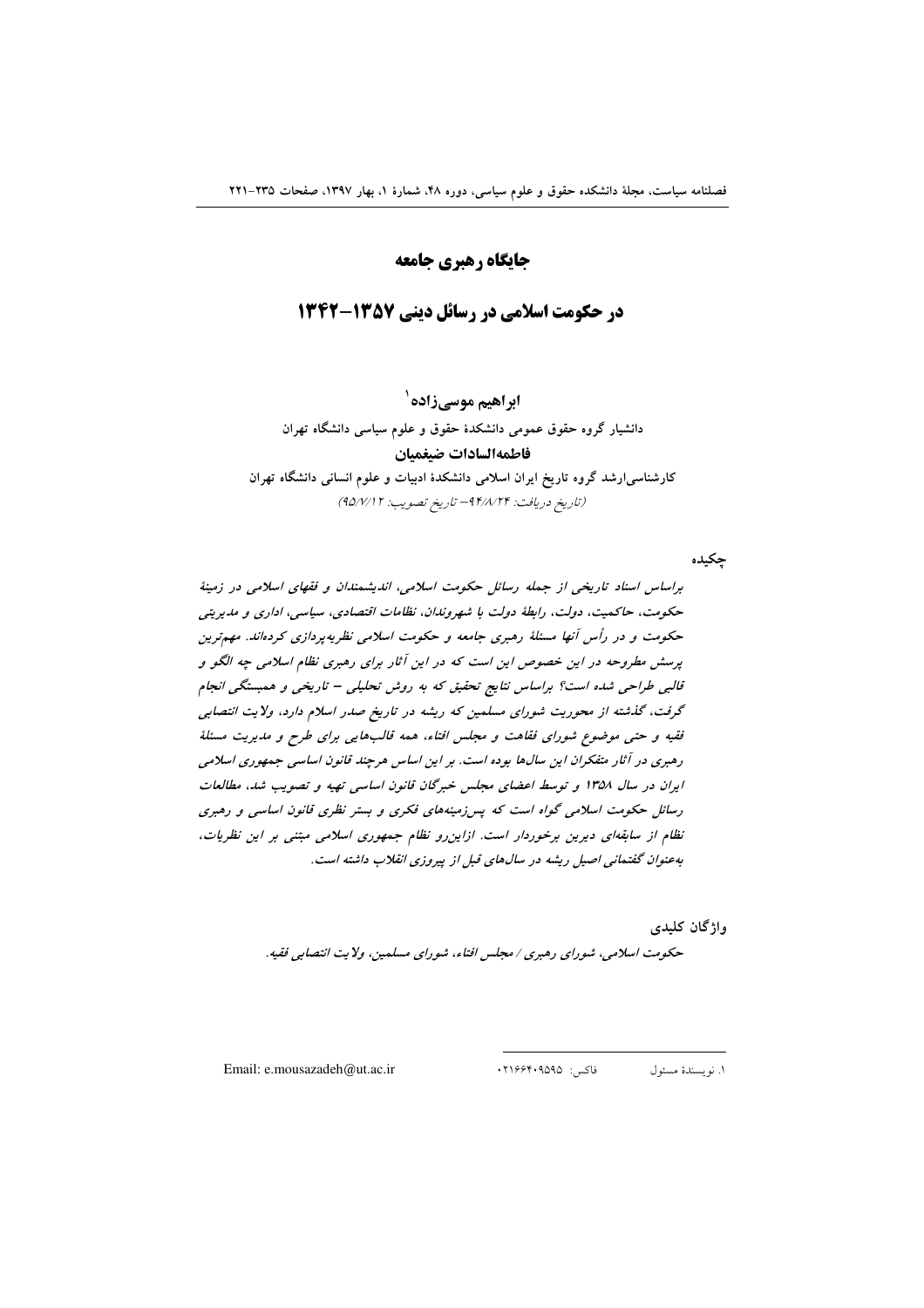#### مقدمه

**777** 

حقوق عمومی و مفاهیم و نهادهای برخاسته از آن در شکل مدرن، که در دورهٔ مشروطیت وارد ایران شده است، از شکل، ساختار، اصول، مبانی و ماهیت حکومت و روابط حقوقی حکومت و دولت با شهروندان در عرصههای مختلف سیاسی، فرهنگی، اجتماعی، اقتصادی، اداری، مالی و... بحث مي كند. تبيين دقيق مفهوم، جايگاه و كاركردهاي اين رشتهٔ حقوقي بهويژه از منظر و دیدگاه اسلام در زمان کنونی اهمیت فراوانی دارد. همزمان با نهضت مشروطه و ورود مفاهیم جديد مانند پارلمان، قانون اساسي، تفكيك قوا، انتخابات، حقوق شهروندي، أزادي بيان، حقوق زن، آزادی مطبوعات و… با رویکرد غربی در جامعهٔ آن روز ایران، چالشهای فراوانی در پی داشت که سیری در تاریخ مشروطهٔ ایران، نشاندهندهٔ این موضوع است. نکتهٔ شایان توجه آنکه بحث حقوق عمومی در ایران در مواردی با خاستگاه غربی آن متفاوت است. جامعهٔ ایران از دیرباز، جامعهای دینی بوده و دین جزء لاینفک زندگی مردم این کشور و از ارزش های تراز اول محسوب می شود.

مسائل مهمی در حقوق عمومی همچون حاکمیت و منشأ آن، اقتدار حکومت و ساختار آن، وظایف و اهداف دولت، مشروعیت حاکمیت و حکومت، شکل، ساختار و تشکیلات حکومت، اصول، مبانی و اهداف حکومت، جایگاه شهروندان در حکومت و دولت، حقوق و وظايف متقابل شهروندان و دولت، وظايف متعدد دولت نسبت به شهروندان و متقابلاً حقوق سیاسی، اجتماعی، اقتصادی، مالی و اداری شهروندان نسبت به حکومت و دولت و... مطرح می شوند که در خصوص هر یک از آنها، دین مبین اسلام براساس متون و نصوص اصیل خود بهویژه قرآن کریم و متون روایی و حدیثی دیدگاه و نظرهای خویش را دارد که این دیدگاه و نظر گاه بهصورت پراکنده و غیرمدون در آثار فقیهان دینی و اندیشمندان اسلامی در تمامی ادوار و اعصار منعکس شده و به یادگار مانده است. آثار و رسائل فوقالعاده بااهمیت و دستاول در این موضوعات در برههٔ زمانی خاصی (أغاز شکل گیری نهضت انقلاب اسلامی به رهبری امام خمینی (ره))، از سال ۱۳۵۷–۱۳۴۲ شکل گرفتهاند که در فهم مفاهیم اساسی حقوق عمومی و تحول حقوق عمومی جمهوری اسلامی ایران نقش کلیدی دارند؛ ایدههایی که سالها پیش از پیروزی انقلاب اسلامی و تدوین و تصویب قانون اساسی در خصوص مسائل و موضوعات اساسی و در فضای فکری– سیاسی خاص خویش و با مبانی و منابع اسلامی به نگارش درآمدهاند؛ آثاری که بدون شناخت مفاهیم و مبانی آنها و غور و تفکر در موضوعات آنها، فهم شايسته و كامل نظام حقوقي و سياسي جمهوري اسلامي فراهم نمي شود.

شایان ذکر است عباسعلی عمیدزنجانی در *فقه سیاسی (جلد* ۲) به بیان مبانی و نظرهایی در زمینهٔ امامت بالاصاله و بالنیابه، مهدی خلخالی در کتاب *ولایت فقیه* به بیان الگوهای حکومتی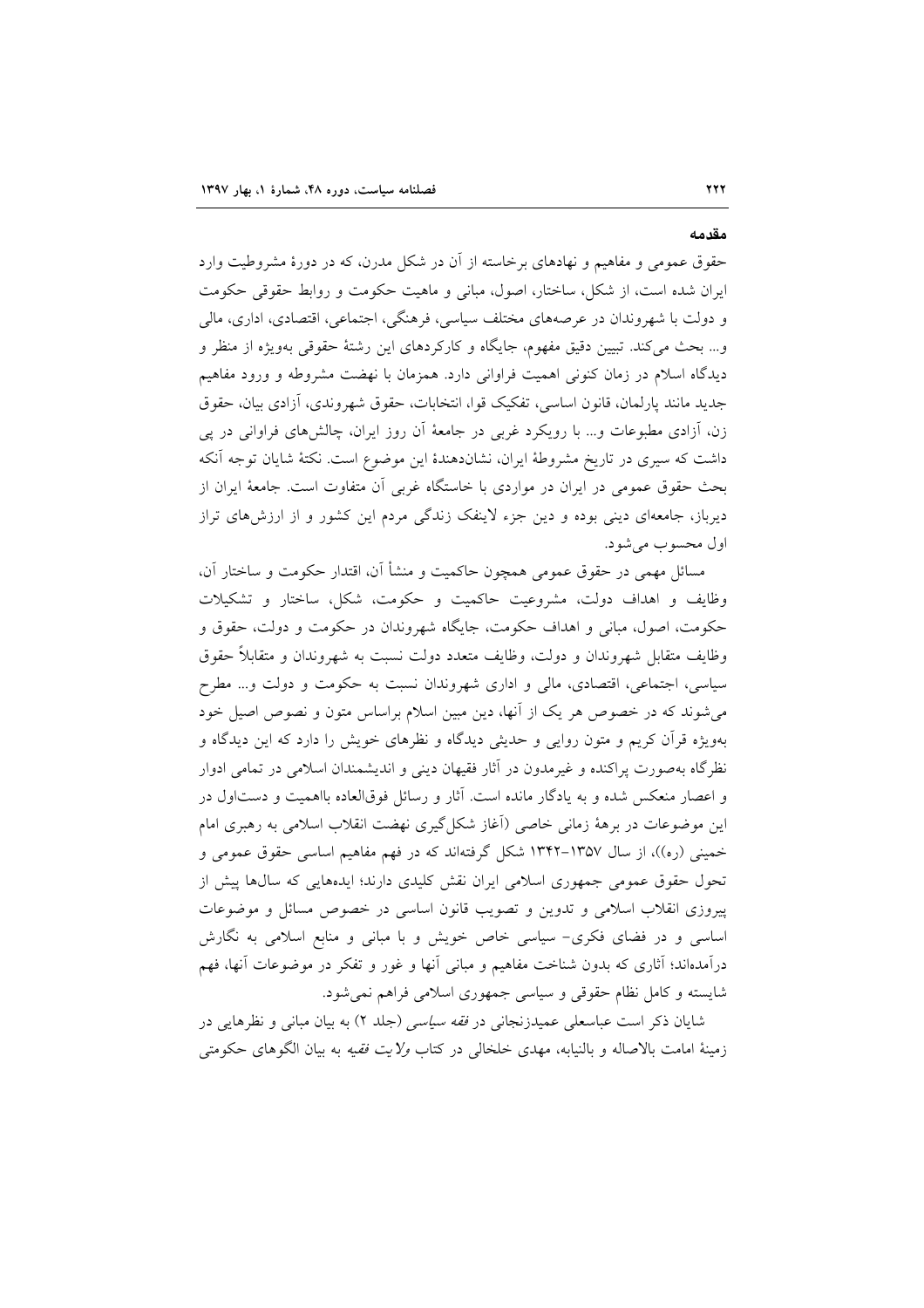و در بستر اندیشههای سیاسی و رسول جعفریان در کتاب *جریانها و سازمانهای مذهبی* – *سیاسی ایران با نگرش تاریخی* به شکل گیری نظریهها پیرامون رهبری جامعهٔ اسلامی در بازهٔ زمانی ۱۳۲۰ تا ۱۳۵۷ پرداختهاند. نوشتار حاضر در مقایسه با آثار مذکور و آثار مشابه دیگر در یی معرفی مدل شورای افتاء در کنار دو الگو و نظریهٔ معروف نخب و نصب و البته با رویکرد میان رشتهای و تلفیقی از روش های پژوهشی سیاسی-تاریخی و حقوق عمومی است که برای رسیدن به این منظور، این اثر با روش تحقیق تحلیلی – تاریخی و همبستگی شکل گرفته است.

در این مقاله و مبتنی و مستند بر مهمترین این آثار موضوع جایگاه رهبری در حکومت اسلامي به بوتهٔ بحث و فحص گذاشته مي شود.

#### اهميت رهبرى

در اندیشهٔ سیاسی اسلامی، مسئلهٔ رهبری، بهعنوان رکن اصلی ادارهٔ حکومت، که در رأس هرم قدرت و سیاست قرار دارد، موضوع مهمی بوده است که نمی توانسته مورد توجه اندیشمندانی که به موضوع حکومت اسلامی پرداختهاند، قرار نگرفته باشد. فرضاً، برای چنین غفلتی نیز باید در پی انگیزهها و زمینههای فکری، اعتقادی و سیاسی گشت. در یک قالب کلی مسئلهٔ رهبری در آثار سالهای مدنظر در سه قالب رهبری منتخب لایق، ولایت انتصابی فقیه و شورای رهبری/ افتاء، مطرح شده است. در این مقاله به طرح و بحث در زمینهٔ این سه مدل مختلف مىپردازيم.

## ۱. انتخاب رهبر لايق با محوريت شوراي مسلمين

سال های متمادی و برای بخش بسیاری از نویسندگان آثار مذهبی، موضوع درونمایه و محتوای حکومت اسلامی و روش حکومتداری، نسبت به این مسئله که چه کسی حق حاکمیت و مشروعیت حکومت را دارد، ارجحیت بیشتری داشته است. شاید در ابتدا این نگاه متعلق به اهل سنت و در دورهٔ معاصر بهطور خاص جریانهای اخوانی بهنظر برسد، اما واقعیتهای سیاسی روز و محدودیتهای موجود، بسیاری از متفکران شیعی را نیز به اندیشه و عمل در همین چارچوب فکری کشانیده بود.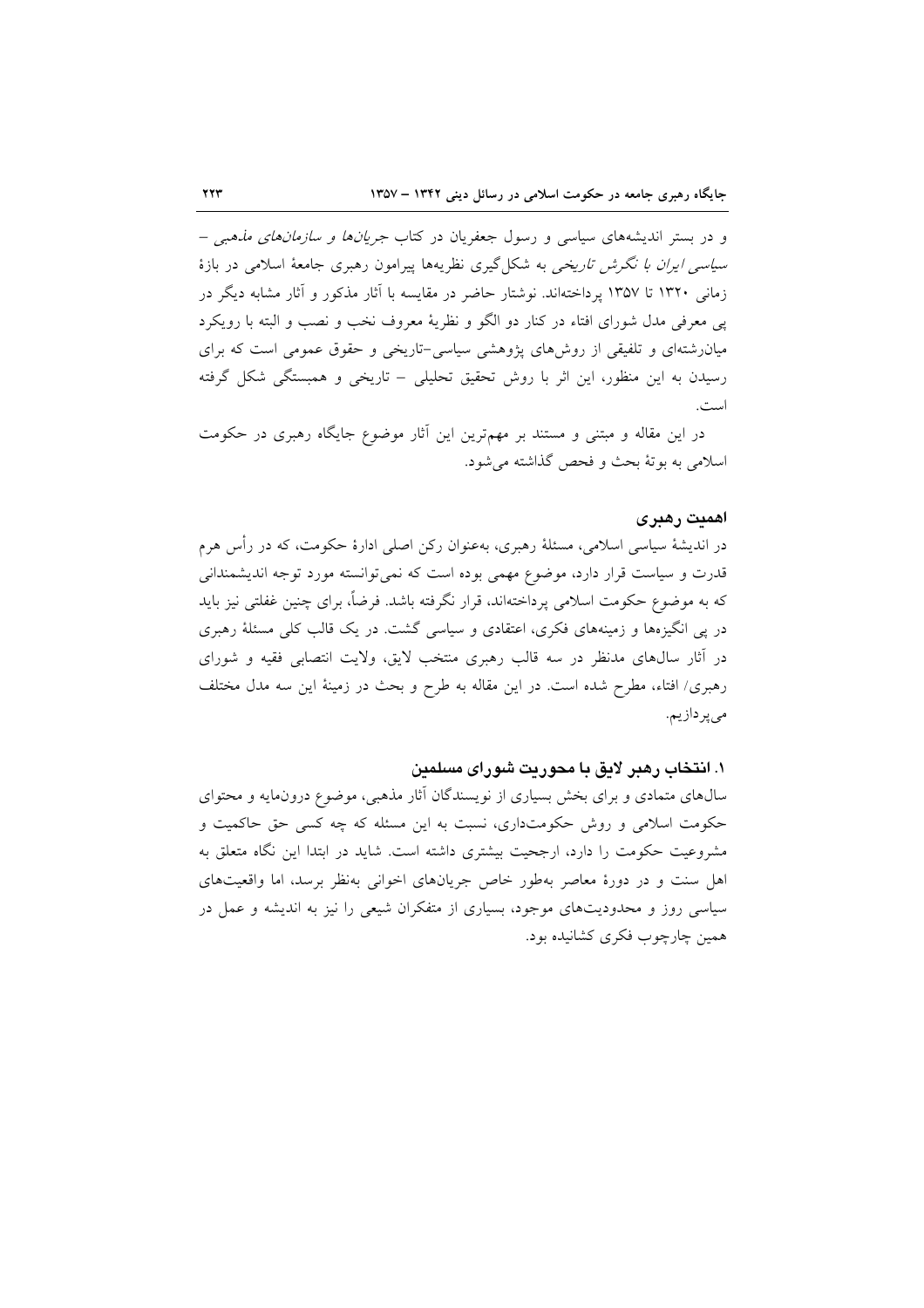با وجود این در دورهٔ مورد بررسی، برای نویسندگانی مثل قلمداران`، یحیی نوری`، موسوی زنجانی ؓ و… که بهعبارتی، دغدغهٔ روش حکومتداری و محتوای اجرایی و اصولی حکومت اسلامی را دارند، مسئلهٔ رهبری و مدیریت سیاسی جامعه بالکل، از دستور کار خارج نشده است. برای این عده، دو محور ۱. لیاقت و صلاحیت و ۲. انتخاب شخص حاکم توسط شورا يا طي سلسلهمراتبي توسط عامهٔ مسلمين، اهميت داشته است. اين لياقت و صلاحيت در ویژگیهای عام انسانی و اسلامی دیده می شد، که گاه همهٔ کارگزاران حکومت اسلامی نیز باید واجد أن شرايط مىبودند. در موضوع انتخاب شخص حاكم نيز، معمولاً تفاوتهاى اين انتخاب با دموکراسی غربی و رد مشارکت همسطح همگانی مورد توجه قرار گرفته است.

یحیی نوری در سیستم حکومت اسلامی، انتخاب زمامدار یا رئیس هیأت حاکمه را که واجد تمام شرايط لازم باشد، به رأى اكثريت «اهل نظر» و «اهل حل و عقد» از امت اسلامى، موكول مىداند. ايشان اين نوع انتخاب را مقتبس از بيان اميرالمؤمنين (ع) دانسته است ً، انتخابی که در أن ملاک واقعی اکثریت، اکثریتی است که مردم بصیر و اهل حل و عقد به أن رو كنند (جعفريان، ١٣٨۴، ج١: ۴۹۵).

نوری شرط اساسی احراز مقام حساس زمامداری را «لیاقت» میداند و از شرایط دیگر زمامدار و هیأت حاکمه، به کاردانی نسبت به مقام خود، با سیاست و تدبیر، قویالنفس، عارف به نظامات و قوانین و هدفهای اساسی اسلام، خوشiام و نیکوکار و... بودن اشاره می کند. از نظر او همگی اعضای هیأت حاکمه باید مسلمان، عادل، باتقوا، به دور از ذمایم اخلاقی، اهل اجتهاد، بصیر به امور، پذیرای انتقادات و انعطاف پذیر باشند (ممان: ۴۹۳). در کلام نوری، اندیشهٔ

۱. حیدرعلی قلمداران، از نمایندگان جریانهای تجدیدنظر طلب در عقاید شیعی، کتاب ح*کومت در اسلام را درست پس از* شروع نهضت امام خمینی دربارهٔ حکومت اسلامی نگاشته است. نویسنده مسئلهٔ حکومت از دیدگاه اسلام و ضرورت تشکیل اّن را بررسی میکند. قلمداران جلد دوم این کتاب را در سال ۱۳۵۸ به «وظایف حکومت اسلامی» اختصاص داده است.

۲. کتاب سیستم ح*کومت اسلامی* یحیی نوری، که در سال ۱۳۴۳ به چاپ رسیده و به انگلیسی نیز ترجمه شده است، بخشی از کتاب *اسلام و عقاید و آراء بشری* ایشان است که با نوشتن آن، مؤلف موفق به اخذ مدرک دکتری از دانشگاه تهران شده است. نوری در سال ۱۳۵۷ نیز، در اثری، در خصوص چگونگی حکومت اسلامی و کیفیت پیدایش انقلاب، مطالب مختصری آورده است.

۳. کتاب *نظام اجتماعی اسلام، به ضمیمهٔ مسئلهٔ بردگی، آزادی در اسلام، بلای ربا* اثر سید ابوالفضل موسوی زنجانی، که در سال ۱۳۵۰ با پیشگفتاری از سید هادی خسروشاهی منتشر شده است، پیش از آن در خرداد ۱۳۴۲، در پنجمین سالنامهٔ مکتب تشیع، طی مقالهای از همین نویسنده به چاپ رسیده بود.

۴. امیرالمؤمنین(ع) در برابر کسانی که رضایت فرد فرد اجتماع را در زمامدار شدن یک شخص واجد شرایط دخیل میدانستند مىفرمايد: «و لعمرى لئن كانت الامامه لاتنعقد حتى تحضرها عامه الناس ما الى ذلك من سبيل، ولكن اهلها يحكمون على من غاب عنها»(نهج|لبلاغه: خطبهٔ ١٧٢).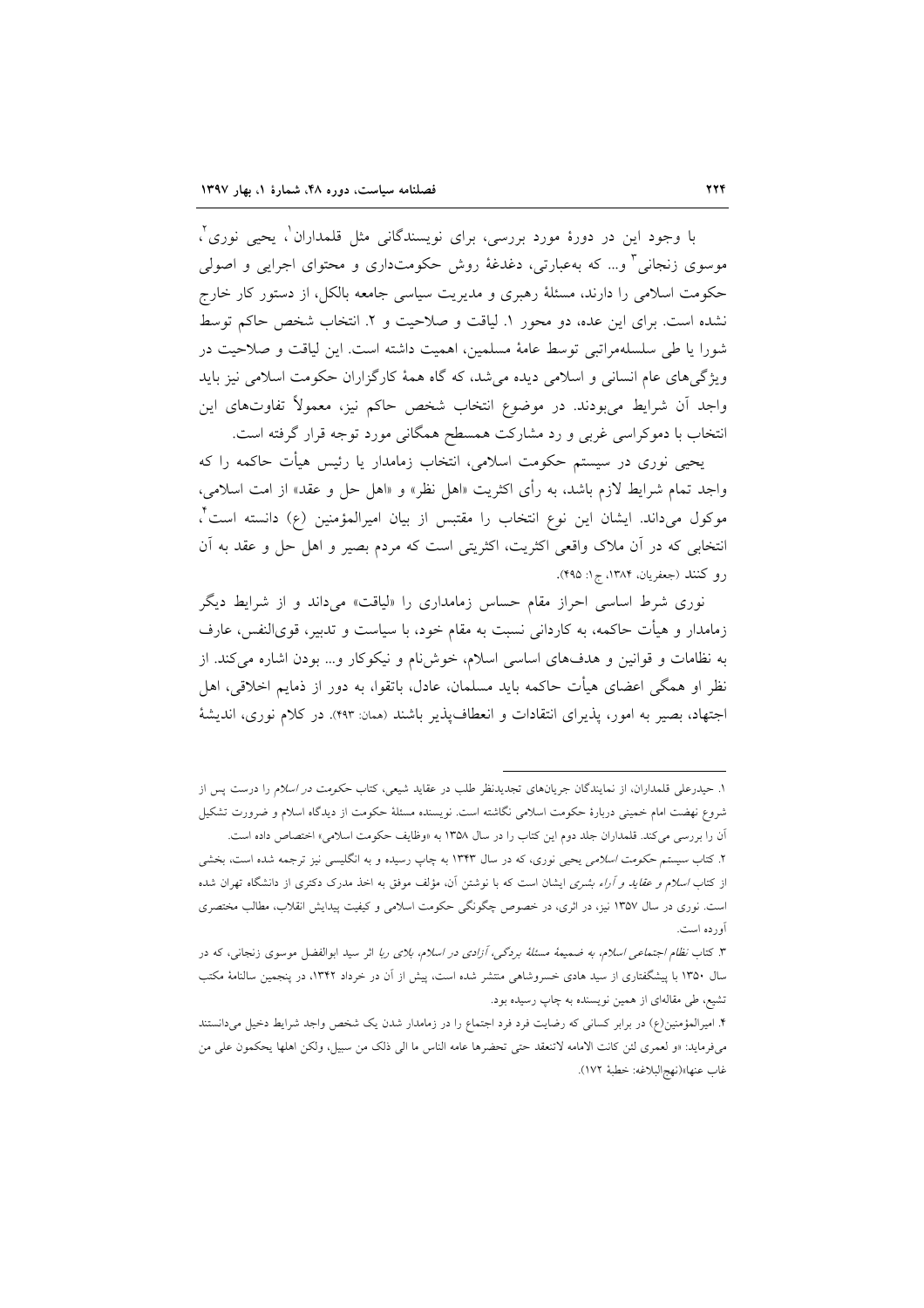ولايت فقيه در عصر غيبت به چشم نمي خورد و حتى شرط اجتهاد و فقاهت نيز براى حاكم اسلامی چندان برجسته نشده است.

قلمداران نیز در کتاب *حکومت در اسلام*، اختیار و انتخاب امام (به معنی حاکم و زمامدار) را حق خاص امت میداند. البته در این بین نظر اکثریت صاحبان فضل و تقوا اهمیت و اعتبار دارد، نه اکثریت عام که مورد تقبیح قرآناند (قلمداران، بی:ا: ۲۲۱). از نظر او زمانی که این «اهل حل و عقد» یعنی آشناترین رجال به احکام اسلام و خیرخواهان مردم که در امور سیاسی و اجتماعی نیز متخصص و صاحب ظرند، پس از مشورت کامل کسی را به رهبری، تعیین و معرفی کردند، مردم باید با او بیعت کرده و به این ترتیب فرمانبرداریشان را امضا کنند (ممان: ۲۰۹). البته در تمام این مراحل باید اقتضائات زمان و مکان در نظر گرفته شود (ممان: ۲۲۷). از طرف دیگر این فرد منتخب که باید اعلم و اتقای جماعت بوده و به نعمت علم و ایمان نائل شده باشد (و نه صرفاً تعیین از طرف خدا) (ممان: ۲۵۴) باید در امور مهمه، جز اموری که حکم شرع دربارهٔ أن روشن است، با اهل حل و عقد مشورت کند.

قلمداران در ادامه از این ایدهآلااندیشی فاصله میگیرد و موضوع حکومت در اسلام را اّنقدر مهم میداند که معتقد است اگر فرضاً امام عادلی یافت نشد یا به حکومت نرسید، اطاعت پیشوای فاجر و امام فاسق نیز مادامی که قدرت سلطنت و دستگاه حکومت را در مجرای شریعت به کار اندازد و احکام الهی را بهجای آورد، واجب است (ممان: ۲۶۵). البته این دیدگاه، نظر بدیع و جدیدی نیست و در تاریخ اندیشهٔ اسلامی و عمل سیاسی مسلمانان، سوابق طولانی دارد و همان نگاهی است که از دیدگاه اهل سنن در مورد آن صحبت شد.

این نکته موضوع شایان توجهی است که در دههٔ چهل، بیشتر نویسندگان مذهبی، هنگامی۵که میخواهند از حاکم یا هیأت حاکمه سخن بگویند، ترجیح میدهند بهسرعت به سراغ بحث شورا و اهل حل و عقد بروند. البته این شورا گاه، خود، مرکز رهبری و مدیریت محسوب مي شود.

موسوی زنجانی در مقالهٔ «نظام اجتماعی اسلام» که در خرداد ۴۲ در سالنامهٔ مکتب تشیع به چاپ رسیده، بدون هیچ توضیحی دربارهٔ شخص و شرایط حاکم، برای او وظیفه و عنوانی جز اجرای قانون و عدالت قائل نیست و حتی به بحث در خصوص محکومیت و مطرودیت «استبداد دینی» از نظر اسلام میپردازد. در عوض بحثهای مفصلی دربارهٔ اهمیت شورا و جایگاه این نهاد در جامعهٔ اسلامی دارد. شورایی که شکل و چگونگی تحقق آن به پیشرفتها و اقتضائات زمان بستگی دارد (موسوی زنجانی، ۱۳۴۲: ۱۹۴-۱۹۱)؛ شورایی که مصوبات آن، توسط معدودی از فقهای عادل با شرع تطبیق داده میشود (ممان: ۱۹۵) که نشان از اعتقاد به کارامدی و مشروعیت نظام مشروطه در ذهن نویسنده دارد. چیزی که در منشور نهضت اسلامی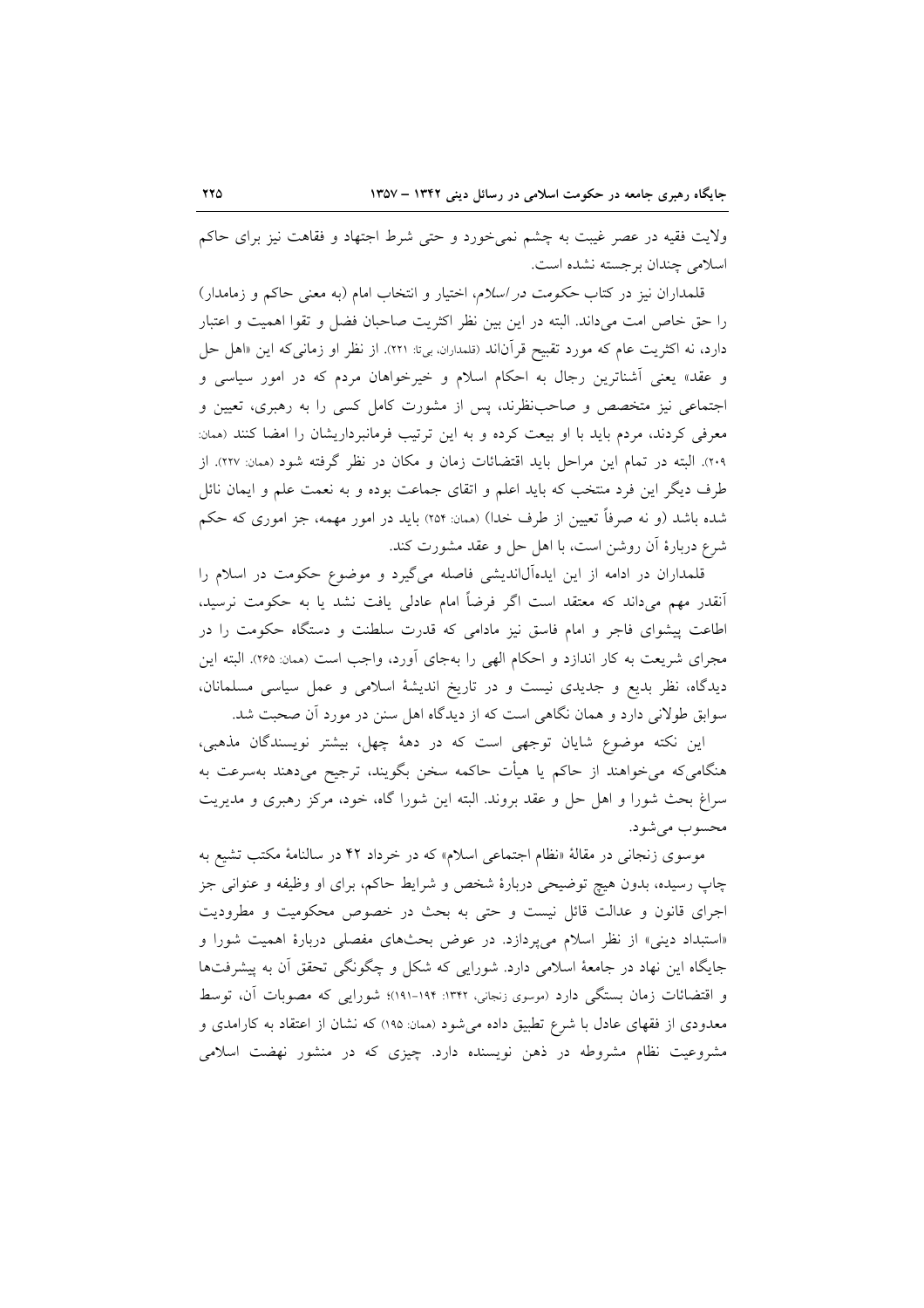جلالالدین فارسی (۱۳۴۵) نیز بهوضوح دیده میشود. فارسی یکی از اهداف نهضت اسلامی را استقرار حکومت ملي با اسلوب قانونگذاري مشروطه مطرح مي کند (جعفريان، ١٣٨۴، ج ٢: ۵۷۵، ۷۵۵). <sup>۲</sup>

نكتهٔ حائز اهميت اين است كه براي اين نويسندگان، دغدغهٔ استقرار نظام اجتماعي اسلام از تحقق حکومتی صددرصد اسلامی، جدیتر و عملیتر مینموده و بر همین اساس خواستار اجرای اصول و قوانین اسلامی، آن هم با مشارکت و نظارت جدی روحانیان و مراجع، در همان ساختار موجود بودند (موسوى زنجاني، ١٣۴٢: ٢٠١). مي توان گفت نظامات اجتماعي اسلام گلزاده غفوري نيز، تقريباً در همين چارچوب *مي گ*نجد. البته نويسندهٔ *منشور نهضت اسلامي "،* با اظهار ناامیدی از همراهی و انعطاف هیأت حاکمه در زمینهٔ ایجاد اصلاحات اسلامی و اجتماعی، نهضت را، که رهبری آن دستهجمعی با رعایت ترتیب منطقی و محوریت مراجع است، در حال ورود به مراحل پیشرفتهتر مبارزه می بیند. نکتهای که پیش از این، جمعی از پیشگامان مبارز ْ (در نشریهٔ انتقام) با طرح مسئلهٔ حکومت اسلامی با زعامت فقیه آگاهی که توسط مؤمنان عادل صلاحیتدار، طی سلسلهمراتبی شناسایی میشود، کلید آن را زده بودند (انتقام، ١٣٧٩: ١٥٢، ١٣٥،١٣٥، ١٥٥).

در نشريهٔ انتقام (١٣۴۴)، در عين بحث دربارهٔ اصل و حق انتخاب حاكم و رهبر اسلامي، طی سلسلهمراتبی برای عامهٔ مسلمین، مقالهای دربارهٔ حکومت شرعی فقیه و شرایط او وجود دارد که نشاندهندهٔ مطرح بودن جدی اصل ولایت فقیه، بهویژه در اذهان انقلابیون است. با این حال باید گفت در دههٔ چهل و تا پیش از انتشار ولایت فقیه امام خمینی (ره)، مسئلهٔ رأس و رهبری حکومت اسلامی برای نویسندگان مذهبی اولویت نداشته و اگر هم گوشه چشمی به این موضوع داشتهاند، شرایط عام و انتخابی بودن حاکم و نقش پررنگ شورای مسلمین (مشابه آنچه در اندیشهٔ اهل سنت میبینیم)، مورد توجه آنها بوده است.

٢. ولايت انتصابي فقيه با انتشار کتاب ح*کومت اسلامی* امام خمینی (ره) در سال ۱۳۴۹، باب جدی جدیدی در

١. كتابچهٔ منشور نهضت اسلامى را جلال الدين فارسى در سال ١٣۴۵، در دو بخش، نقد رژيم پهلوى و توجيه ضرورت مبارزه با آن و توضیح نظام اسلامی و هدفهای نهضت علما منتشر کرده است.

۲. رأس ديدن شورا، به دههٔ چهل محدود نبوده و مفتىزاده (بهعنوان فقيهى سنىمذهب) در سال ۱۳۵۷، شورا را پس از فوت رهبر انقلابی، مسئول و حاکم ادارهٔ جامعه میداند.

٣. جلال الدين فارسي

۴. مقالات نشريهٔ انتقام بدون نام نويسندگان به چاپ مىرسيده است.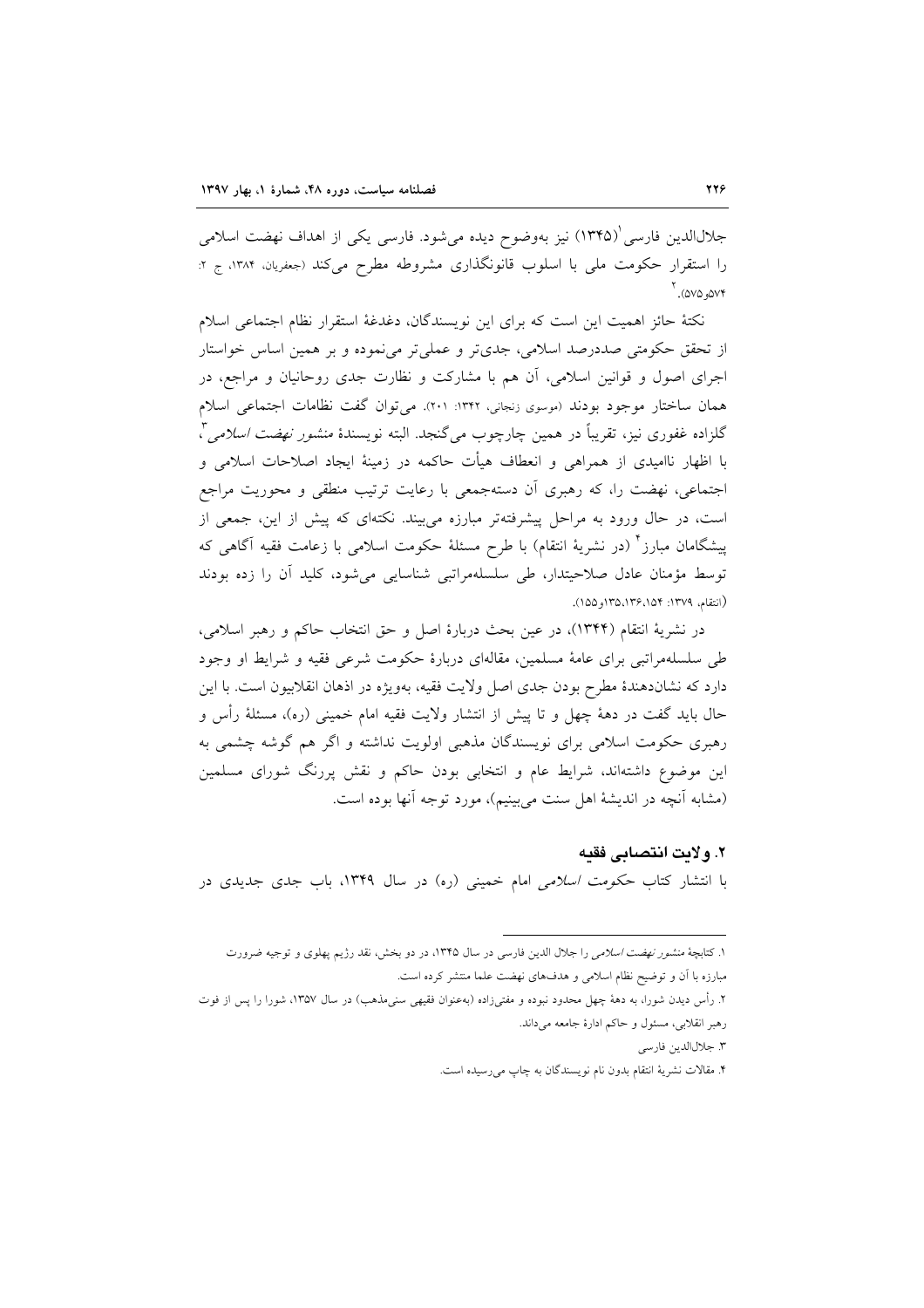پرداختن به موضوع حکومت اسلامی گشوده شد، اگر تا پیش از این نویسندگان، اهمیت مسئلهٔ حکومت از نظر اسلام را مقدمهٔ کلام خود قرار میدادند، در این دوره اتفاق بنیادی رخ داد و اثر خود را با موضوع ضرورت تشکیل حکومت اسلامی آغاز میکردند.

امام خمینی و سید صادق روحانی <sup>۱</sup>، هر دو فصولی را به این موضوع اختصاص داد<sub>ا</sub>ند. امام (ره)، لزوم مؤسسات اجرايي، سنت و رويهٔ رسول اكرم (ص) و اميرالمؤمنين (ع)، ضرورت استمرار اجرای احکام و ماهیت و کیفیت قوانین اسلام را دلایل لزوم تشکیل حکومت در اسلام ذکر می کند (خمینی، ۱۳۹۰: ۳۰-۲۵). روحانی نیز شش سال بعد، در لزوم تشکیل حکومت اسلامی به پنج دلیل مشابه استناد میکند: ١. اتحاد و اتفاق ملت و بنای مجتمع، ۲. لزوم مؤسسات اجرایی، ۳. روش حکومت پیامبر (ص)، ۴. کیفیت قوانین اسلامی و ۵. لزوم حکومت از نظر اخبار (روحانی، ۱۳۵۷: ۱۸-۱۰). علی تهرانی <sup>۲</sup> نیز در آثارش بهطور گذرا و اشارهوار به این مسئله یرداخته است (تهرانی، ۱۳۹۶ق: ۶۵)، البته پیش از این نیز سخن از ضرورت حکومت بود، ولي نه بهطور خاص، ضرورت تشكيل حكومت اسلامي!

گذشته از این ضرورت، محور اصلی آثار مهم مربوط به حکومت اسلامی در سال های ۴۹ تا ۵۶، بحث دربارهٔ رأس و رهبری، آن هم در قالب اصل ولایت انتصابی فقیه و بهطور خاص حکومت ولی فقیه، است. بحث در مورد دلایل فقهی و اسناد انتصاب فقها به حکومت در عصر غیبت از طرف شارع مقدس و ائمه (ع)، محور مهم این مباحث را تشکیل میدهد. در اینجا، دیگر موضوع انتخاب مطرح نیست و تشخیص و شناسایی فقیهی که در کنار شرایط عمومی، فقاهت و عدالت شرط، خاص و اساسی انتصاب او بوده، مورد تأکید قرار می گیرد. در این بین اگر صحبت از انتخابی هم به میان بیاید، در صورت تعدد فقهاست و توسط خود آنها (فقهای منصوب) انجام مي گيرد.

حتی اثری همچون *طرح کلی نظام اسلامی ع*لی تهرانی، که مثل بیشتر آثار دورهٔ قبل (۴۹-۴۲) دغدغهٔ ارائه و معرفی نظام اجتماعی اسلام را دارد، تحقق این نظام را در قالب حکومتی ولايي ديده و از حكومت نائبان ائمه در دورهٔ غيبت، با اختيارات كامل سخن گفته است (ممان:

۱. اّیتالله سید محمد صادق روحانی در کتاب *نظام حکومت در اسلام،* که طی سالهای ۵۵ تا ۵۷ سه بار و با شمارگان نسبتاً وسیع به چاپ رسیده، مباحث مهمی را دربارهٔ حکومت اسلامی مطرح میکند، که این اثر را به متنی مهم در این زمینه تبدیل ک ده است.

۲. علمی تهران<sub>ی</sub> یک سال پس از جلسات درس ولایت فقیه امام خمینی (ره) در نجف، کتاب *مدینهٔ فاضله در اسلام* را نوشت، که مباحث آن پیوند و شباهتهای روشنی به گفتار امام خمینی دارد. تا آنجا که اگر نویسنده نام «ولایت فقیه» را بر آن میگذاشت، شاید بامسمیتر بود. تهرانی در سال ۱۳۵۴، اثر دیگری بهعنوان *طرح کلی نظام اسلامی می*نگارد که مباحث مطرح در آن بیشتر جنبههای اخلاقی و اجتماعی دارد.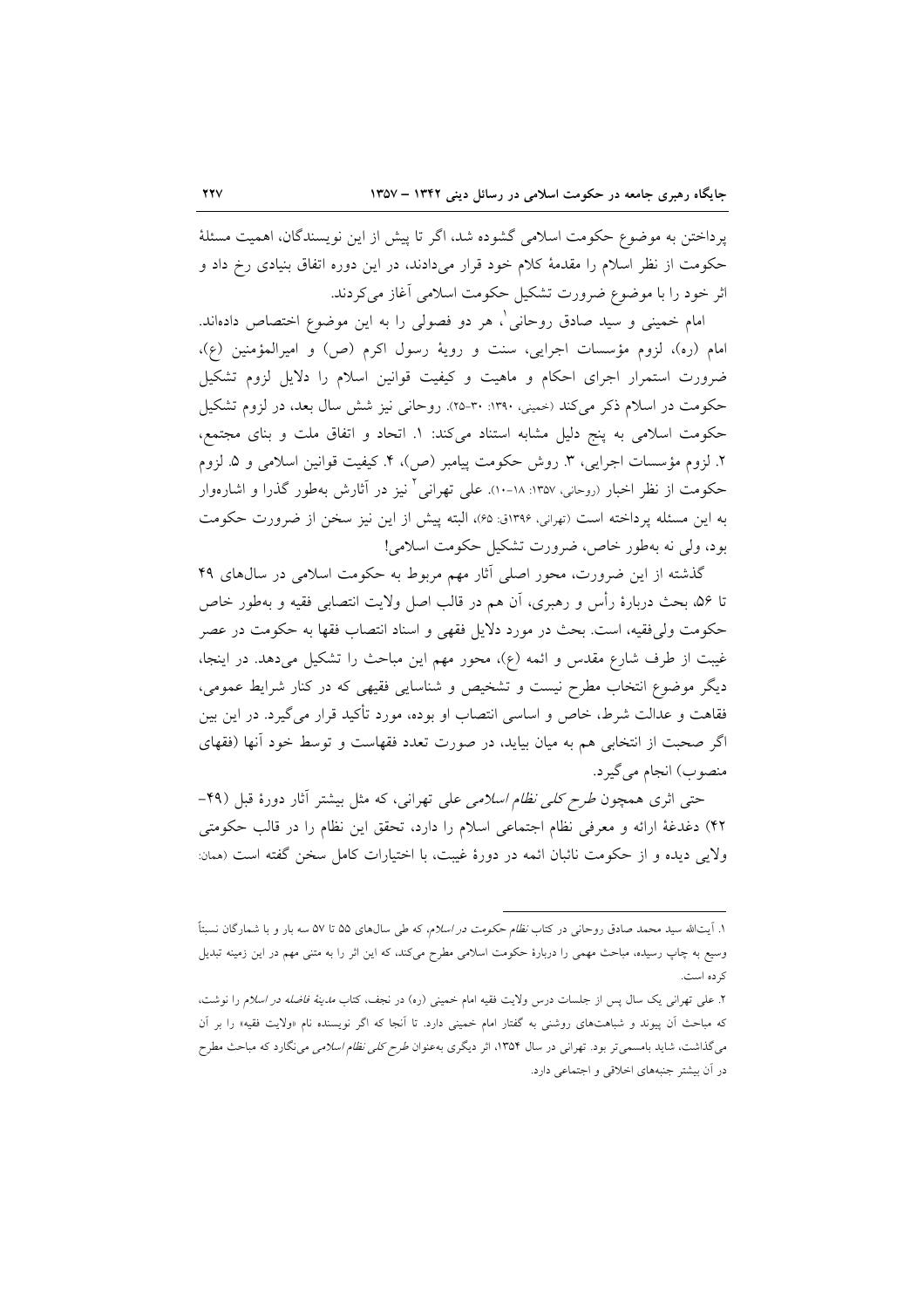۴۲٬۴۶(۵۰). وی این علمای فقیه و بصیر را، منصوب از طرف شرع میداند که اهل خبره باید آنها را شناسایی و معرفی کنند و اگر شایستگان مقام رهبری تعدد داشتند، بدون اختلاف از بین خود یک یا چند نفر را در رأس امور قرار دهند. اگر هم اقتضای حکومتهای محلی و تعدد رهبران بود، همه یا به تعداد لازم با کمک و همکاری هم امور امت و اجرای احکام و حدود شريعت را اداره كنند (همان: ۵۹-۵۶).

دربارهٔ نظریهٔ ولایت انتصابی فقیه در این دوره باید بهتفصیل، از دو کتاب؛ *حکومت اسلامی* امام خميني (ره) و *مدينهٔ فاضلهٔ* تهراني سخن گفت و حتى بهحق نام ديگر اين دو کتاب را «ولايت فقيه» گذاشت.

امام خمینی در حکومت اسلامی، علم به قانون (احکام الهی)و عدالت (کمال اعتقادی و اخلاقی) را دو شرط اساسی زمامدار در اسلام مطرح میکند و این شروط را در بسیاری از فقهای عصر خود موجود میبیند. به نظر وی اگر فرد لایقی که دارای این دو خصلت باشد، بهپا خاست و تشکیل حکومت داد، همان ولایتی را که رسول (ص) و دیگر ائمه (ع) در امر ادارهٔ جامعه دارند، داراست و بر همهٔ مردم لازم است از او اطاعت کنند؛ ولایتی اعتباری که براساس أن فقها بايد اجتماعاً يا انفراداً، براي اجراي حدود و حفظ ثغور و نظام، حكومت شرعی تشکیل دهند. این امر اگر برای کسی امکان داشته باشد، واجب عینی، وگرنه واجب كفايي است. در صورتي هم كه ممكن نباشد، ولايت ساقط نمي شود و تا حد و مقدار ممكن باید آن را اقامه کرد (خمینی، ۱۳۹۰: ۵۳-۴۷).

ایشان بخش مفصلی را به اثبات ولایت فقیه به استناد اخبار و روایات اختصاص دادهاند؛ بخش مفصلی که در مدینهٔ فاضله تهرانی نیز دیده می شود (تهرانی، بیتا: ۱۱۵-۷۰)، در ضمن تهرانی، ماهیت و کیفیت اجرای بسیاری از قوانین اسلام را که دیگران در ضرورت تشکیل حکومت اسلامی آوردهاند، بهعنوان دلیلی در اثبات ولایت فقیه آورده است (همان: ۱۱۹-۱۱۵). البته وی در این میان از خود ادعایی نداشته و بیشتر به نقل و مقایسهٔ دیدگاههای فقهای مشهور در مورد مسئلهٔ ولایت پرداخته است. هرچند در مجموع به همان جایی میرسد که امام خمینی، یک سال قبل در مباحث ولايت فقيه مطرح كرده بودند. البته در اين أثار همچنان ابهامات زيادي دربارهٔ تحقق اصل ولایت فقیه و حکومت اسلامی وجود داشت. برای نمونه می توان به نامهٔ مفصل آیتالله ربانی شیرازی به حمید روحانی که طرح حکومت اسلامی امام را برای ایشان فرستاده بود، اشاره کرد. مرحوم شیرازی در آنجا به طرح ابهامات و پرسشهایی دربارهٔ ولایت فقيه و حكومت اسلامي و ياسخ به برخي از أنها مي پردازد، مسائلي همچون شرايط ولي فقيه، موضوع تعدد فقها، مدت خلافت و حکومتداری و... (روحانی، ١٣٩٠، ج ۴: ١٠٥-٩۶)، البته واقعیت این است که امام خمینی (ره) در دروس نجف، نه قصد و نه امکان و زمان پاسخگویی به همهٔ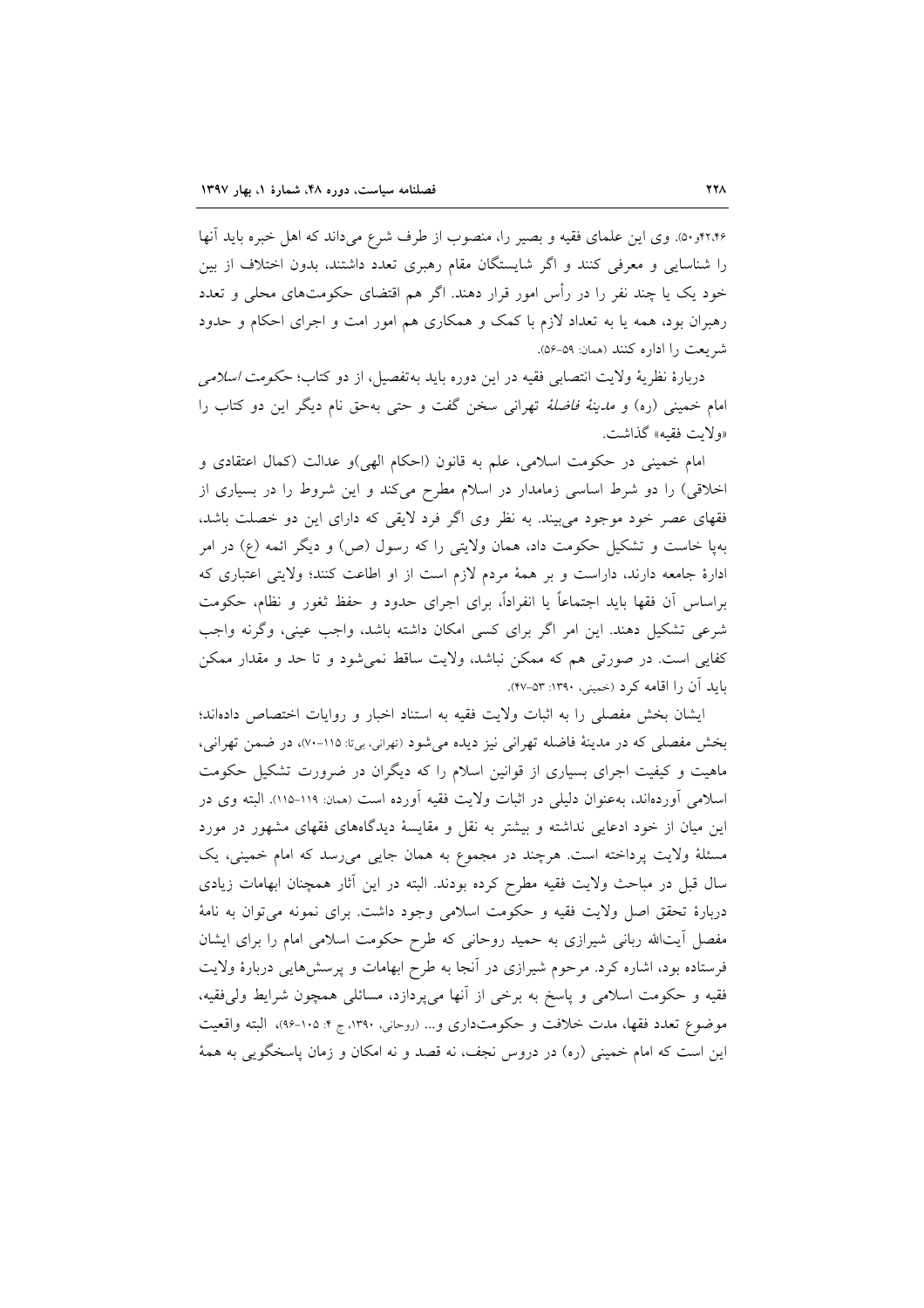مسائل مربوط به حکومت اسلامی را داشته، بلکه طرح این موضوع در اذهان عمومی بهعنوان جایگزینی برای رژیم موجود، اولویت بیشتری داشته است. خود ایشان نیز از اینکه ابهامات زیادی دربارهٔ موضوع حکومت اسلامی باقی بوده، آگاهی داشتند و به همین دلیل به مناسبتهای مختلف در پیامها و نامههایشان به طلاب، دانشجویان و دانشگاهیان، آنها را به مطالعه و تعمق و بررسی بیشتر در مسائل مربوط به حکومت اسلامی توصیه میکردند (جعفریان. ١٣٨٥: ٢٢٣).

سیدمحمدصادق روحانی در کتاب *نظام حکومت در اسلام سعی می کند* در کنار موضوعات آشنایی همچون انتصاب فقها به حکومت در دورهٔ غیبت، حدود اختیارات و استنادات اخبارى، به تفصيل بيشترى دربارة موضوعات كمتر پرداخته شدهتر قابل مناقشهترى مثل شرايط حاكم اسلامي، وظايف، مدت حكومتش و… سخن بگويد. از نظر او و مطابق با متون اسلامی و اصول عقلی، حاکم اسلامی باید بالغ و عاقل، عالم و اعلم بوده، سفیه نباشد و خلاف فرمان الهی عمل نکند، شایستگی و بصیرت لازم را داشته، حریص به مقام نبوده و مرد باشد (روحانی، ١٣٥٧: ٥۶-٢٨). او حکومت اسلامی را به زمان معینی محدود نمیداند. در صورت سلب شرایط، حاکم خودبهخود از مقام حکومت عزل می شود و بر ملت مسلمان واجب است که به هر نحوی که صلاح بدانند، او را برکنار کنند. به این ترتیب حکومت اسلامی به عمل به کتاب و سنت محدود است (همان: ١١٧). روحانی دو راهکار برای مواقعی که چند نفر واجد جميع شرايط حاكم باشند، ارائه مىدهد: ١. جمعى از اهل حل و عقد جلسه مشورتى تشكيل دهند و يكي از أن دو يا چند نفر را انتخاب كنند؛ ٢. خود أن دو يا چند نفر لايق حكومت جلسه کنند و از بین خودشان یکی متصدی حکومت شود، دیگران مناصب دیگر دستگاه حکومت را به دست گیرند. اگر یک نفر که لیاقت داشت تشکیل حکومت داد، بر دیگران واجب است از او متابعت كنند. مزاحمت بعد از تصدى، سبب اختلال نظام مى شود (ممان: ۱۱۹و۱۲۰). مسئولیت حاکم در برابر مردم و حق مراقبت و محاسبهٔ ملت از حاکم و رفتار شایستهٔ حاکم با مردم، از دیگر موضوعاتی است که روحانی بهطور خاص مورد توجه قرار داده است.

در سال ۱۳۵۷، به موازات نزول سطح کیفی و عمق فکری و فقهی برخی آثار، در کنار مطالب متنوع مرتبط با موضوع حکومت اسلامی اشارات گذرایی به موضوع ولایت فقیه و انتخاب مرجع مطلق از میان فقها توسط مردم دیده میشود. در أنجا، ریاست حکومت اسلامی، نظارت بر قواي سهگانه و ولايت بر امت، بهعنوان وظايف او ذكر شده است (اميرصادقي، بي¤:  $\Lambda$ 7,  $\cdot$  7).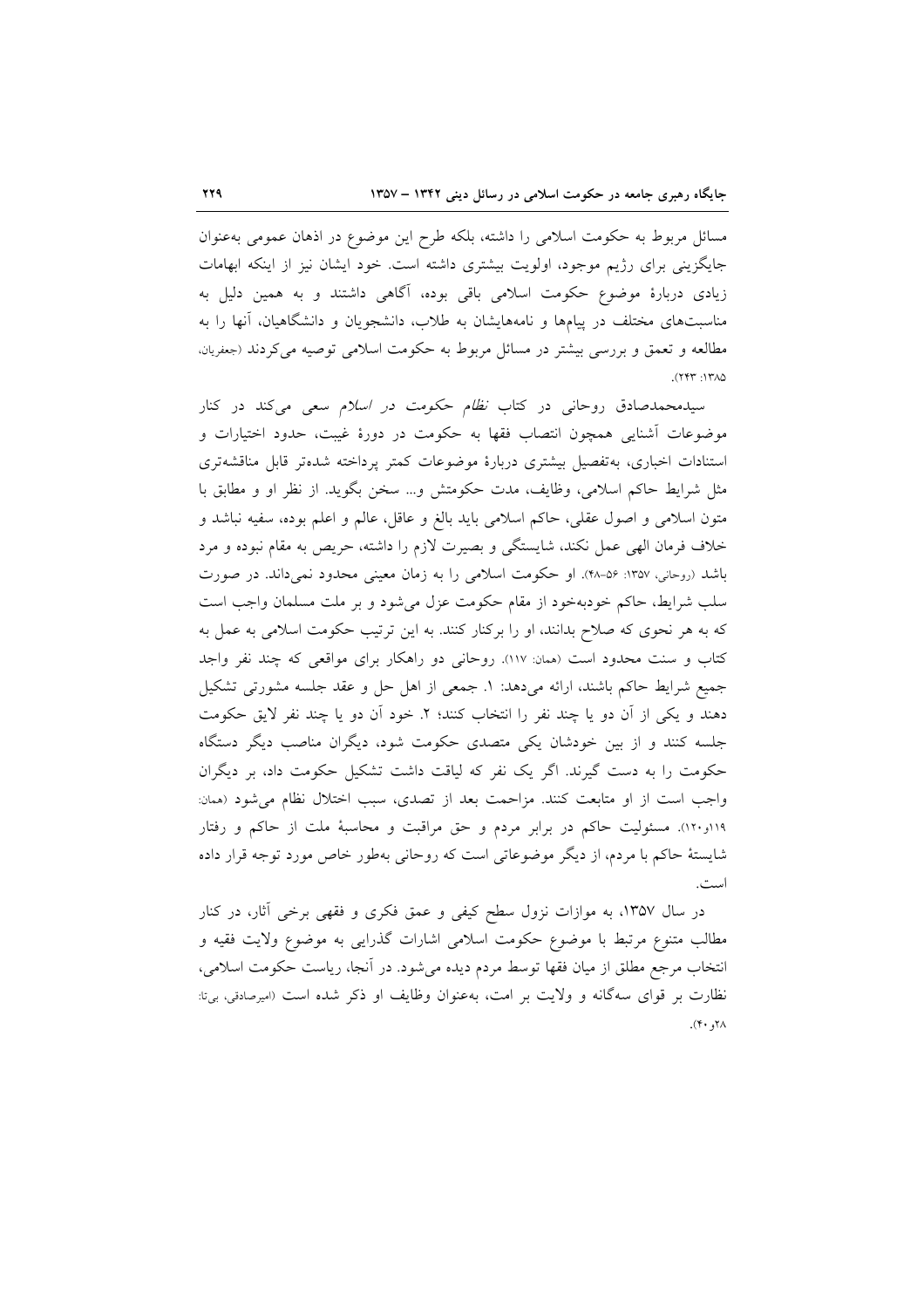در آثار برخی نویسندگان نیز غلبهٔ نگاه و دغدغههای سیاسی روز کاملاً روشن است. برای مثال، رمضان عباسی ْ که بهشدت تحت تأثیر قدرت رهبری امام خمینی (ره) قرار داشته و از او به عنوان «قائد عظيم الشان نايب الامام» ياد مي كند، نكات سطحى و قابل مناقشهاى را دربارة حكومت مجتهد جامع|لشرايط آورده (عباسي، ١٣۵٧: ٢٤و٢٤) و با ذكر احاديثي دربارهٔ جايگاه علما، حتی به انتخاب نمایندگان و رئیسجمهور توسط مردم، از بین فقهای جامع|لشرایط، ابراز تمایل مے کند (همان: ۸۳–۷۹).

احمد مفت<sub>م ن</sub>زاده<sup>۲</sup> نیز بهعنوان عالمی که در منظومهٔ اعتقادی اهل سنت میlندیشد، رهبری مطلق انقلاب را به استناد سیرهٔ پیامبر (ص) و نمونههایی از آیات قرآن تا زمان پیروزی قبول دارد. پس از پیروزی نیز تا زمان حیات رهبر انقلابی در کنار مشورت با آگاهان، همچنان تصمیمگیر نهایی خود اوست. اما پس از فوت او همه در یک سطح از حقوق سیاسی قرار می گیرند و حکومت به شکل شورایی تام اداره می شود (مفتیزاده، ۱۳۵۷: ۱۸و۱۹). به نظر می رسد این دیدگاه مفتیزاده در کنار عقیدهٔ دیرین اهل سنت، بی¤ثثیر از واقعیت سیاسی جامعهٔ آن روز ایران نبوده نباشد. هرچند روال جریانات وی را زودتر از آنچه مدعی بود، به فکر حکومت شورايي انداخت.

جا دارد بهعنوان نمونهٔ پایانی به اثر متفاوت حسن سعید ٔ اشاره شود. وی که در اثر خود، رهبر را در کنار قانون و مردم از عوامل اساسی حکومت اسلامی می شمرد (سعید، ۱۳۹۹ق: ۲۷)، جایگاهی برای ولی فقیه که از او به عنوان زمامدار کل یاد میکند، قائل است که بسیار به اصل ولایت فقیه در قانون اساسی جمهوری اسلامی نزدیک است. انتخاب رئیس کل (رئیسجمهور)، با صلاحدید (رأی) مردم، از حقوق و وظایف زمامدار کل است. در انتخاب نمايندگان، كاركنان ادارات و وزارتخانهها نيز، با رعايت سلسلهمراتبي، انتخاب و نظارت مدقانه حاکم، وجود دارد. رجوع به آرای عمومی که می تواند در تمام این مراتب وجود داشته باشد، من باب احترام و جلب عواطف مردم و اطمينان و دقت بيشتر در انتخاب است. به اين ترتيب تمام مسئولان در حکومت اسلامی با نظر مردم و از طرف نمایندهٔ الهی به کار گماشته می شوند (همان: ۶۰-۵۶)؛ نمايندهٔ الهي كه كسي جز ولي فقيه نيست.

۱. کتاب کم حجم خطابهگونه مختصر توضیحی در چگونگی حکومت اسلامی و رژیم شاهنشاهی و پاسخ به بعضی از پر*سش ها* با امضای گردآورنده رمضان عباسی، پس از فرار شاه وپیش از پیروزی انقلاب اسلامی نوشته شده است. ۲. ارکان، مشخصات و خصوصیات حکومت اسلامی، بهویژه مبحثی دربارهٔ رهبری انقلابی، موضوعات اصلی کتاب بحثی *کوتاه دربارهٔ: حکومت اسلامی را* تشکیل میدهد که احمد مفتیزاده در پاییز ۱۳۵۷ در مسجد امین سنندج ارائه کرده است. ۳. کتاب ح*کومت از دیدگاه قرآن و عترت* آیتالله حسن سعید، در سال ۱۳۵۷ و با موضوعیت حکومت جمهوری اسلامی به چاپ رسیده است.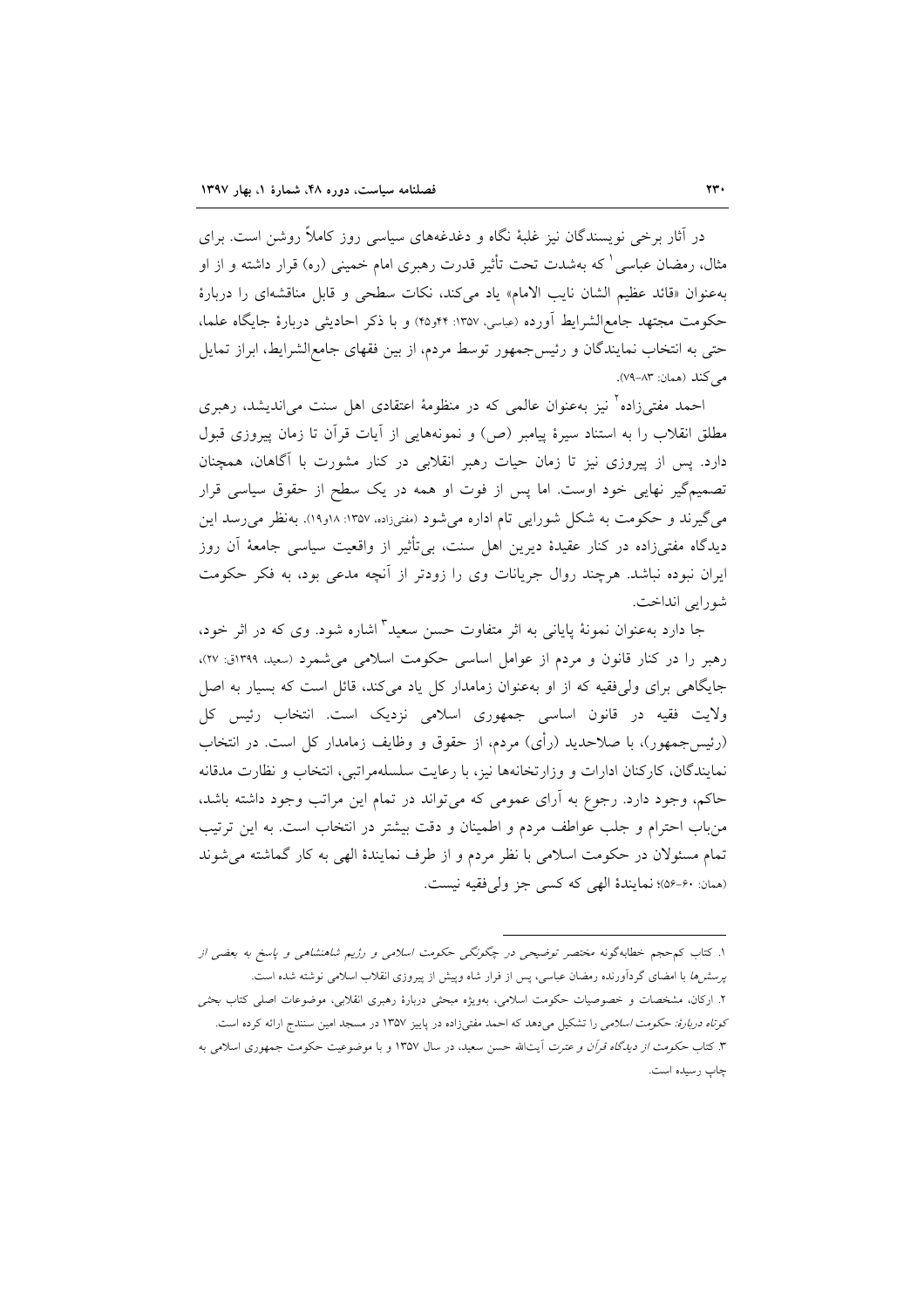# ۳. شورای رهبری/ مجلس افتاء

سابقهٔ طرح شورای فقها، آنچنانکه در پیشینهٔ اندیشهٔ حکومت اسلامی در بخش اول نیز آمده است، حداقل به دههٔ سی و اوایل دههٔ چهل برمیگردد، با این تفاوت که در اواخر دورهٔ مورد بررسی این اثر، بهخصوص سال ۱۳۵۷ و پس از آن، این مجمع، نه صرفاً شورایی مدیریتی برای ایجاد هماهنگی و بررسی مسائل فقهی، اجتماعی و سیاسی مسلمانان، بلکه فراتر از آن بهعنوان نهادی حکومتی و در رأس ساختار سیاسی جامعه مطرح میشود.

محوریت اصل ولایت فقیه در آثاری که طی سال ۵۷ دربارهٔ حکومت اسلامی نوشته شده است، از بین میرود. موضوعیت یافتن مسائل و شبهات جدیدتر دربارهٔ حکومت اسلامی از یک طرف و پذیرش عمومی رهبری امام خمینی (ره)، تقریباً برای همهٔ مبارزان با جهتگیریهای مختلف (به دلایل اعتقادی، سیاسی یا تاکتیکی) از طرف دیگر، در این مسئله اثرگذار بوده است. علاوهبر این در این سال، صحبت از نظام اجتماعی اسلام، مثل آنچه در آثار سالهای دههٔ ۴۰، وجود داشت، جای خود را به صحبت از یک نظام حکومتی اسلامی میدهد.

اّیتالله مکارم شیرازی'، هرچند اصل ولایت فقیه را بهعنوان یک<sub>ی</sub> از اصول اساسی تشکیل حکومت اسلامی مطرح میکند، آن را چیزی فراتر از نظارت و اذن مجتهدان و متخصصان مسائل اسلامی در بخش تقنین و اجرا (در قالب شورای فتوا) نمیداند (مکارم، ١٣٥٧: ٥٩) وی تأکید می کند، اگرچه ممکن است در بافت حکومت اسلامی بعضی چهرههای روحانی باشند. ولی حکومت هرگز حکومت روحانیون نخواهد بود و متعلق به همهٔ قشرها با خطمشی اسلامی است (همان: ۷۰و ۷۱).

میتوان گفت در این برهه، در اندیشهٔ روحانیانی مثل اَیتالله مکارم و اَیتالله مشکینی ٌ، اصل ولايت فقيه در قالب «مجلس افتاء» كه متفاوت از مجلس شوراست، متجلى مى شود (مشکینی، ۱۳۵۷: ۲۱و۲۲). در این طرح گروه افتاء، برنامههای عملی و قوانین اجرایی را از لابهلای منابع و مدارک اصیل اسلامی، استخراج و تنظیم کرده، تحویل مراحل اجرا میدهند. این آرا، علاوهبر أنکه الگوی برنامههای تصویبی مجلس شوراست، دستورهای مذهبی ملت و برنامهٔ اسلامی و عملی عموم جامعهٔ مسلمین نیز است، که به شکل کتابها و رسالههای عملیه منتشر

۱. آیتالله ناصر مکارم شیرازی در محرم ۱۳۹۹ق، در راستای رفع ابهامها و سوء ظنها در مورد مسئلهٔ حکومت اسلامی، دست به قلم میبرد و اثر مختصر، اما راهگشای *بررسی فشردهای در خصوص طرح حکومت اسلامی* را می نویسد. مطالب نویسنده در این کتاب به دو بخش عمدهٔ «خطوط اصلی حکومت اسلامی» و «سیستم حکومت اسلامی» تقسیم شده است. ۲. قوانین و برنامهٔ اجرایی، هیأت حاکمه و اعضای آن و بودجهٔ مالی حکومت اسلامی، بخشهای اصلی کتاب حکومت *جمهوری اسلامی* آیتالله علی مشکینی را تشکیل میدهد که در سال ۱۳۵۷ به رشتهٔ تحریر در آمده است.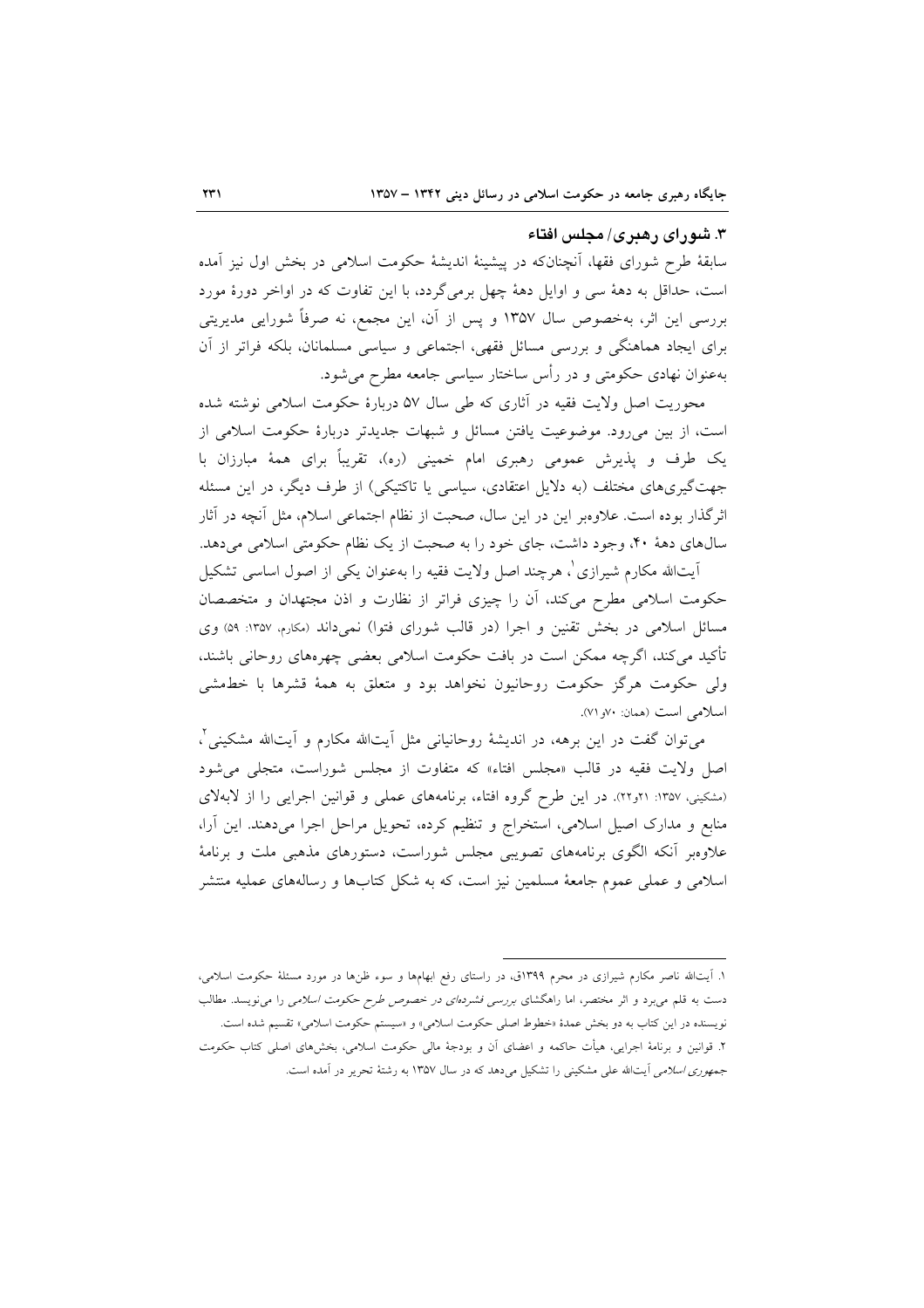و استفاده می شود. صاحبان این آرا و تهیهکنندگان قانون اساسی و مدنی کشور اسلامی و مفتیان دين و راهنمايان مسلمين در جهات احكام اصولي و فروع عملي هستند (ممان: ٢٠).

آیتالله مشکینی بهتر و کامل تر از هر نویسندهٔ دیگری در مورد شورای فتوا، شرایط و وظایف اَن و راهکارهای موجود در مواقع اختلاف و انحراف اعضا صحبت کرده است. نکتهٔ مهم در این میانه این است که شورای فتوایی که آیتالله مشکینی ترسیم میکند، اصل طراز قانون اساسی مشروطه، شورای نگهبان و مجلس خبرگان قانون اساسی جمهوری اسلامی را در خود جمع كرده است. در واقع تحقق اصل ولايت فقيه، البته به شكل جمعي أن است. '

اَیتالله مشکینی گروه افتاء را حساس<mark>ترین پست در حکومت اسلامی دانسته، که د</mark>ر صورت تخلف اعضای آن از قوانین (فاسق شدن)، عارض شدن نسیان، پیدا شدن فرد عالم تر و لایقتر و جامع|لشرایطتر و… همراهان و اعضای دیگر آن گروه باید به قید فوریت سقوط و عزل او را اعلام دارند و ثانیاً مردم و ملتبی که او را به عضویت افتاء انتخاب کردهاند، برکنارش خواهند کرد (مشکینی، ۱۳۵۷: ۸۴و۸۴).

تفاوت مجلس افتاء با شورایی که پیش از این مطرح می شد و بهویژه آنچنان که گفته شد، نویسندگان دههٔ چهل نقش محوری برای آن قائل بودند، این است که این شورا مجمعی فقهی بوده و هرچند بعضاً، بهصورت مبهم از حضور متخصصان دیگر در آن سخن به میان آمده است، جنبهٔ دینی و رسالت فقهی و نظارتی آن بر ابعاد دیگرش برتری تام دارد. در این بین اگر از انتخاب اعضای مجلس افتاء توسط مردم مطلبی گفته شده، این انتخاب در واقع تشخیص فرد اصلح و انتخاب مقبول تر، از بين فقهايي است كه شرط فقاهت و عدالت و تخصص أنها مشخص شده است.<sup>۲</sup> بهدلیل همین تفاوتهاست که نویسندگان سال ۱۳۵۷ اغلب مجلس افتاء را در کنار مجلس شورا و البته سایهافکن و ناظر بر آن مطرح میکنند. «مجلس عالی»، تعبیر دیگری از «مجلس فتواء» در آثار این دوره است (ابعاد حکومت اسلامی، ۱۳۵۷: ۴و۵).

اما در مورد اعضای شورای مسلمین که پیش از این و حتی در همین سال، مثلاً در حکومت اسلامی مفتیزاده مشاهده میشود، در عین قائل شدن صلاحیت اخلاقی، بصیرت، معرفت ديني و…، براي آنها شرط فقاهت الزاماً مورد تأكيد قرار نگرفته است. از نظر مفتىزاده عضو شورا کسی است که با سابقه و رفتار و خصوصیات اخلاقیش، اعتماد عمومی مردم

۱. البته مشکینی در همان توضیحات ابتدایی در مورد گروه افتاء میآورد که این قالبهای شکلی جزء روش(های تاکتیکی و قابل دگرگونی است و چهبسا شکل حکومت اسلامی در زمانی دیگر دگرگون شود. برای نمونه این مدل را میآورد که چهبسا ممکن است زمانی، فرد واحدی بتواند در بعد ادراک احکام اسلامی بهجای همهٔ گروه افتاء بیندیشد و در بعد مصوبات مجلس شورا، بهجای همه، انتخاب اصلح کند و… (مشکینی، ۱۳۵۷: ۱۹).

۲. همانند آن حق رأیی که در انتخاب اعضای مجلس خبرگان رهبری مردم اعمال میکنند.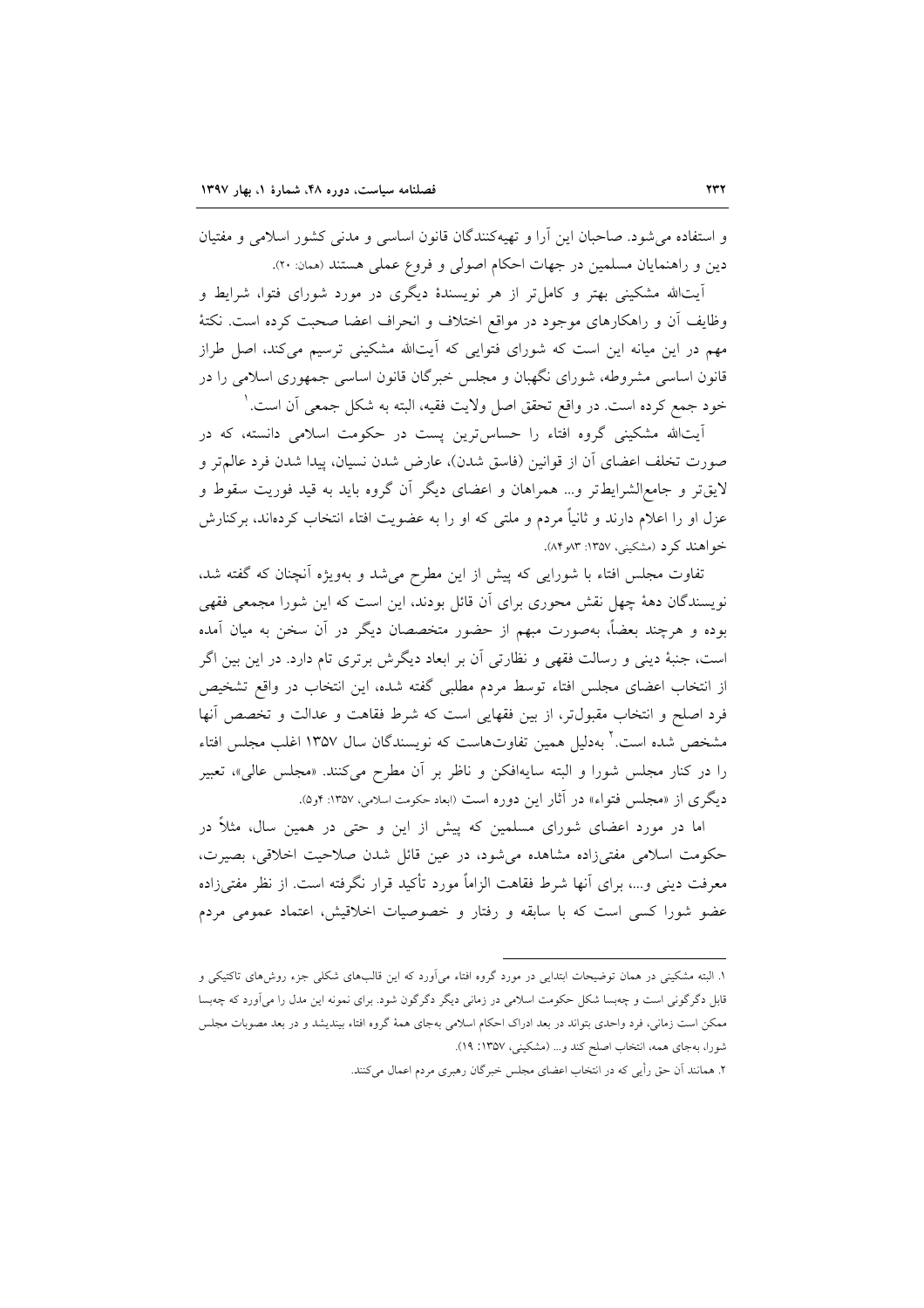مسلمان درستکار و بی نظر را جلب کرده باشد. این سابقهٔ درخشان، به اضافهٔ آگاهی در دین و نسبت به مسائل جامعه، عضویت در شورای اسلامی را برای او محرز می گرداند (مفتیزاده، ۱۳۵۷:  $(1)$ 

شورای رهبری یا همان مجلس افتاء، در واقع قالبی برای تحقق اصل ولایت انتصابی فقها در عصر غیبت بود، که با توجه به الزامات و محدودیتهای زمان و برای جلوگیری از تمرکز قوا، در شرایط نبود رهبر و فقیه مورد توافق اعلم، امکان و بلکه ضرورت اجرا پیدا می کرد. بهعبارتی، رهبری فقیه اعلم مقبول، یا شورای فقها، دو مدل و تاکتیک اعمال اصل ولایت انتصابي فقها در عصر غيبتاند (مشكيني، ١٣٥٧: ١٩).

### نتىحە

نوع نگاه و پرداخت به مسئلهٔ رأس و رهبری حکومت اسلامی در رسائل مورد مطالعه را می توان به سه مدل عمده تقسیم کرد. مدل اول که بیشتر به آثار دههٔ چهل برمی گردد، «انتخاب رهبر لایق با محوریت شورای مسلمین» است. در این بین اگر موضوع رهبر و رئیس حکومت اسلامی، به اقتضای بحث پیش میآمد، قالب شورا و اهل حل و عقد، و با انتخاب و معرفی آنها بوده است. گویا بهدلیل موضوعیت نداشتن خود مسئله است که شرایط، ویژگیها، حدود اختيارات و... حاكم اسلامي چندان مورد بحث قرار نمي گيرد. اما انتخابي بودن و احراز شرايط عام برای رهبر، از نکات شایان توجه این دیدگاه است.

از سال ۴۹ با نشر ولایت فقیه امام خمینی (ره)، برای چند سال موضوع تشکیل و رهبری حکومت اسلامی، آن هم به رهبری فقیه جامع|لشرایطی که در عصر غیبت، نائب امام معصوم(ع) محسوب میشود، بهطور جدی، مورد توجه این نویسندگان قرار میگیرد. در این بین حتبی نویسندگانی دیده میشوند که هرچند موضوع ولایت فقیه در آثارشان محوریت ندارد، بهوضوح در چارچوب نظام ولايي، مي انديشند و قلم مي زنند.

در اواخر این دوره، بهخصوص سال ۵۷، با جدیتر شدن بحث نظام حکومتی اسلام و بعضی نویسندگان با توجه به شرایط نهضت، «مجلس یا شورای افتاء» را بهعنوان کارگروهی جمعي، براي اعمال وظايف و اختيارات حوزهٔ ولايت فقيه و قالبي ديگر براي تحقق اين اصل مطرح می کنند. انعکاس این اندیشه را در اصل ۱۰۷ قانون اساسی (مصوب ۱۳۵۸)، در بحث شورای رهبری می بینیم. '

۱. این اصل میگوید: «هر گاه یکی از فقهای واجدالشرایط… از طرف اکثریت قاطع مردم به مرجعیت و رهبری شناخته و پذیرفته شده باشد، همانگونهکه در مورد مرجع عالیقدر و رهبر انقلاب آیه الله العظمی امام خمینی چنین شده است، این رهبر، ولایت امر و همهٔ مسئولیتهای ناشی از آن را بر عهده دارد، در غیر این صورت خبرگان منتخب مردم دربارهٔ همهٔ کسانی که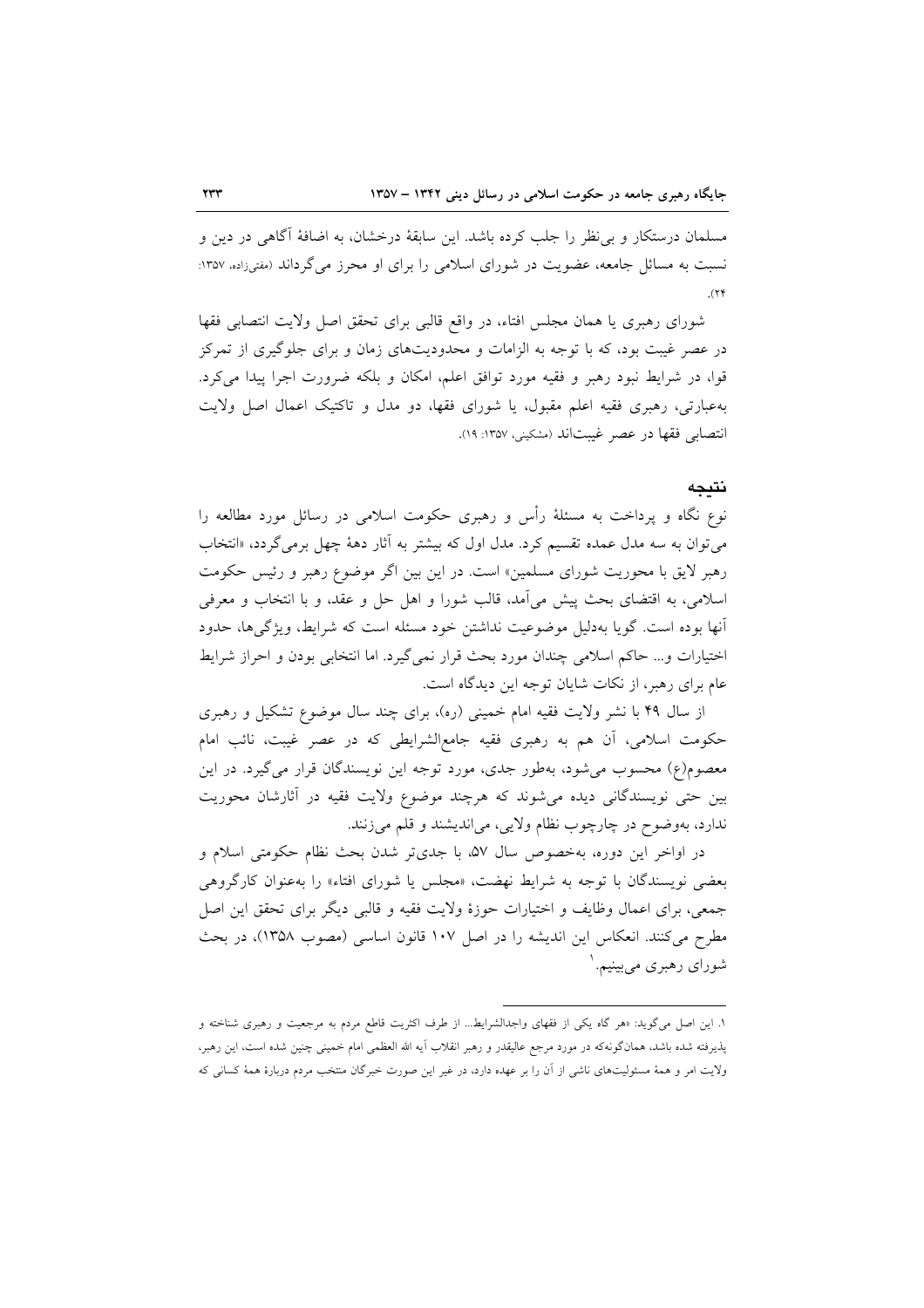در این بین بودند کسانی که رهبری را نسبتاً، در همین نظام قانونی و حقوقی کنونی جمهوري اسلامي (فردي، نه شورائي، با اختيارات مطلقه)، ٰ ترسيم مي کردند.

### منابع و مآخذ

١. ج.م (١٣٥٧). ابعاد حكومت اسلامي، قم: نشر صالح. ۲. امیرصادقی، ناصرالدین (بیتا). <mark>حکومت علوی، جمهوری اسلامی</mark>، بیجا: بیi. ٣. ايدئولوژي اسلامي: كيفيت انتخاب رهبر، انتقــام ش هفــتم (نــشريهٔ داخلــي حــوزهٔ علميــهٔ قــم)، بــه كوشــش ســيد هــادي خسروشاهي، تهران: كلبة اشراق، ١٣٧٩. ۴. ایدئولوژی اسلامی: حکومت شرعی، انتقام ش هشتم (نشریهٔ داخلی حوزهٔ علمیهٔ قم)، به کوشش سید هـادی خـسـروشاهی، تهران: كلبة اشراق، ١٣٧٩. ۵. بشیریه، حسین (۱۳۷۶). **تاریخ اندیشهٔ سیاسی قرن بیستم**، تهران: نشر نی. ۶. بني صدر، ابوالحسن (بيتا). اصول پايه و ضابطههاي حكومت اسلامي، بيجا: بيi. ٧. تهراني، على (بي تا). طرح كلي نظام اسلامي، مشهد: چاپخانهٔ خراسان. ۸. ------- (بیتا). طرح کلی نظام اسلامی، با پیشگفتاری از حمید عنایت، چ چهارم بیجا: حکمت. ۹. ------- (برتا). مدینهٔ فاضله در اسلام، مشهد: کتابفروشی جعفری. ۱۰. جعفریان، رسول (۱۳۸۵). جریانها و سازمانهای مذهبی- سیاسی ایران، چ ششم، قم: مؤلف. ١١. ------- (١٣٨۶). جريانها و سازمانهاي مذهبي- سياسي ايران، ج هفتم، قم: مؤلف. ۱۲. ------- (۱۳۸۴). **رسائل سیاسی-اسلامی دوره پهلوی**، ج او۲، تهران: مرکز اسناد انقلاب اسلامی. ۱۳. -------، رسائل سیاسی-اسلامی دورهٔ پهلوی، ج ۳ (قابل دسترسی در سایت 4shared.com). ۱۴. حسینیزاده، محمدعلی (۱۳۸۵). اسلام **سیاسی در ایران**، قم: دانشگاه مفید. ۱۵. خمینی، روحالله (۱۳۹۰). **ولایت فقیه (حکومت اسلامی)**، چ بیستوچهارم، تهران: مؤسسهٔ تنظیم و نشر آثار امام خمینــی (ره). ۱۶. دارابی، علی (۱۳۸۹). **جریانشناسی سیاسی در ایران**، چ ششم، تهران: پژوهشگاه فرهنگ و اندیشهٔ اسلامی. ۱۷. روحانی، سید حمید (۱۳۹۰). **نهضت امام خمینی (ره)**، ج۴، تهران: پژوهشگاه فرهنگ و اندیشهٔ اسلامی. ١٨. روحاني، سيد محمدصادق (١٣٥٧). نظام حكومت در اسلام، چ سوم، بي جا: نشر مكتبه امام صادق (ع). ١٩. سعيد، حسن (١٣٩٩). حكومت از ديدگاه قرآن و عترت، بيجا: فدك. ٢٠. شريعتي، على (١٣٥٧). امت و امامت، بيجا: قلم. ۲۱. صاحبالزمانی، ناصرالدین (۱۳۴۵). **دیباچهای بر رهبری**، تهران: مؤسسهٔ مطبوعاتی عطایی. ۲۲. صدر، سید محمدباقر (بیتا). **سرچشمههای قدرت در حکومت اسلامی**، ترجمهٔ اکبر ثبوت، تهران: روزبه. ۲۳. صدری طباطبایی نائینی، سید محمد (۱۳۷۸). **راهنمای مطبوعات ایران**، ج ۱و۲، تهران: وزارت فرهنگ و ارشاد اسلامی. ۲۴. طائ<sub>ی</sub> حسنلوئی، سلیمان (۱۳۸۶). ام**ام خمینی و جریانهای حوزهٔ علمیهٔ قم در دههٔ ۴۰و۵۰،** قم: مرکز نشر هاجر.

صلاحیت مرجعیت و رهبری دارند بررسی و مشورت میکنند، هر گاه یک مرجع را دارای برجستگی خاص برای رهبری بیابند او را بهعنوان رهبر به مردم معرفی می(مایند، وگرنه سه یا پنج مرجع واجدالشریط رهبری را بهعنوان اعضای شورای رهبری تعیین و به مردم معرفی میکنند» (ر.ک: قانون اساسی مصوب ۱۳۵۸ با اصلاحات ۱۳۶۸، تهران: ریاست جمهوری، چ ششم، ١٣٨٠).

١. اصول ٥٧ و ١٠٧ قانون اساسي مصوب ١٣۶٨.